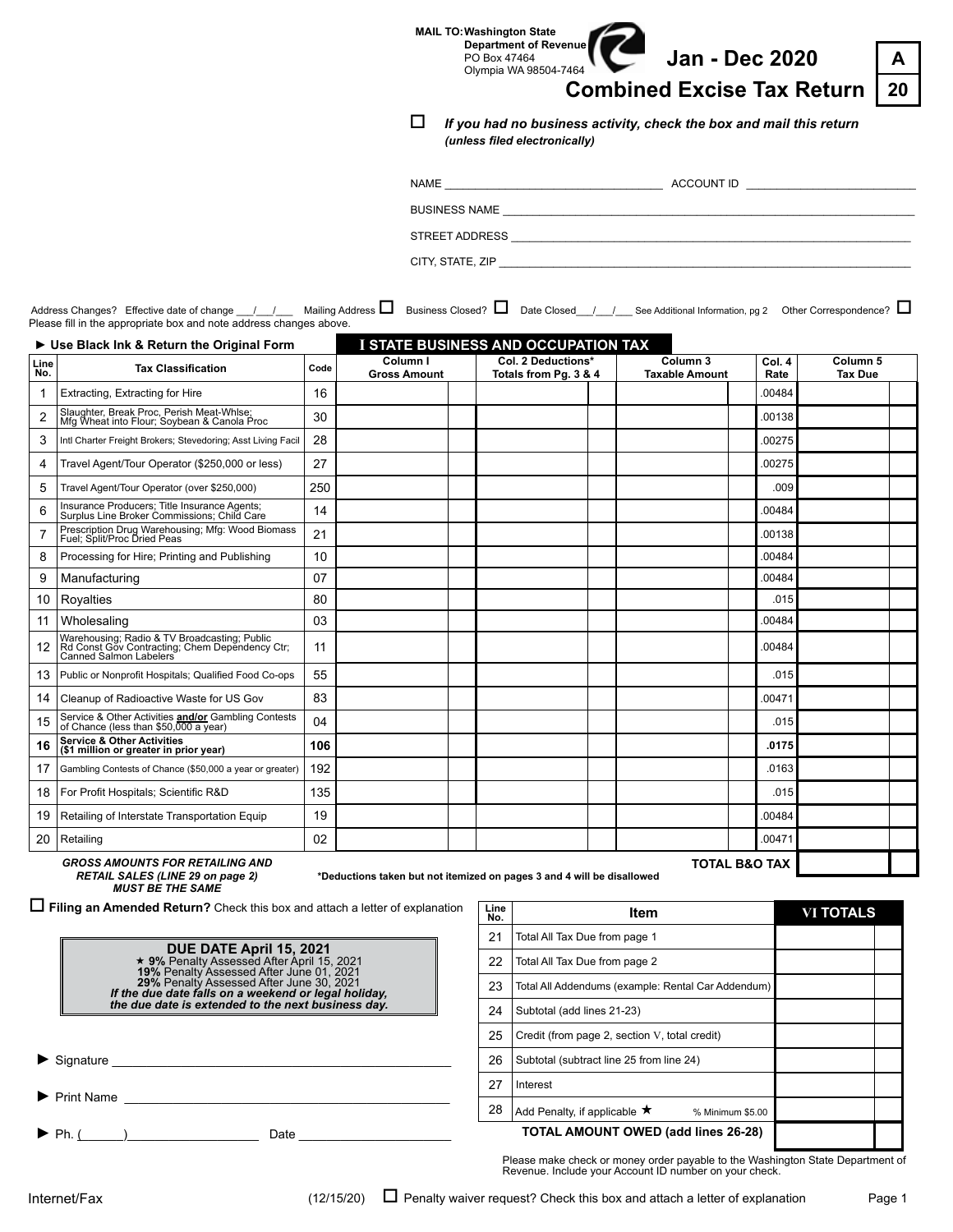# **II STATE SALES AND USE TAX**

| Line<br>No. | <b>Tax Classification</b>                                               | Code | <b>Gross Amount</b> | Deductions*<br><b>Totals from Pg 4</b> | <b>Taxable Amount</b>                                                                                | Rate | <b>TaxDue</b> |  |
|-------------|-------------------------------------------------------------------------|------|---------------------|----------------------------------------|------------------------------------------------------------------------------------------------------|------|---------------|--|
| 29          | Retail Sales (also complete local tax section III)                      | 01   |                     |                                        |                                                                                                      | .065 |               |  |
| 30          | Use Tax/Deferred Sales Tax (also complete local<br>use tax section III) | 05   |                     |                                        | Value of articles used by taxpayers as a consumer on<br>which no Washington sales tax has been paid. | .065 |               |  |
|             |                                                                         |      |                     |                                        | <b>TOTAL STATE SALES &amp; USE TAX</b>                                                               |      |               |  |

## **III LOCAL CITY AND/OR COUNTY SALES AND USE TAX**

|             |                                | Local Sales Tax (Enter applicable rate of tax)<br>Total Taxable Amount must be the same as line 29, column 3, Taxable Amount |               |         | Code<br>45 |             |                                   | Local Use Tax/Deferred Sales Tax (Enter applicable rate of tax)<br>Total Value of Articles must be the same as line 30, column 1, Gross Amount |               |         | Code<br>46 |
|-------------|--------------------------------|------------------------------------------------------------------------------------------------------------------------------|---------------|---------|------------|-------------|-----------------------------------|------------------------------------------------------------------------------------------------------------------------------------------------|---------------|---------|------------|
| Line<br>No. | <b>Location Code</b>           | <b>Taxable Amount</b>                                                                                                        | Local<br>Rate | Tax Due |            | Line<br>No. | <b>Location Code</b>              | <b>Value of Articles</b>                                                                                                                       | Local<br>Rate | Tax Due |            |
| 31          |                                |                                                                                                                              |               |         |            | 34          |                                   |                                                                                                                                                |               |         |            |
| 32          |                                |                                                                                                                              |               |         |            | 35          |                                   |                                                                                                                                                |               |         |            |
| 33          |                                |                                                                                                                              |               |         |            | 36          |                                   |                                                                                                                                                |               |         |            |
|             | <b>TOTAL</b><br><b>TAXABLE</b> |                                                                                                                              | <b>TOTAL</b>  |         |            |             | <b>TOTAL VALUE</b><br>OF ARTICLES |                                                                                                                                                | <b>TOTAL</b>  |         |            |

|             |                                            |      |                                 | <b>IV OTHER TAXES</b>                   |                                   |                |                     |
|-------------|--------------------------------------------|------|---------------------------------|-----------------------------------------|-----------------------------------|----------------|---------------------|
| Line<br>No. | <b>Tax Classification</b>                  | Code | Column I<br><b>Gross Amount</b> | Col. 2 Deductions*<br>Totals from Pg. 4 | Column 3<br><b>Taxable Amount</b> | Col. 4<br>Rate | Column 5<br>Tax Due |
| 37          | Tobacco Products/Cigars (less than \$0.69) | 20   |                                 |                                         |                                   | .95            |                     |
| 38          | <b>Refuse Collection</b>                   | 64   |                                 |                                         |                                   | .036           |                     |
| 39          | Petroleum Products Tax                     | 57   |                                 |                                         |                                   | .003           |                     |
| 40          | Hazardous Substance Tax by Value           | 65   |                                 |                                         |                                   | .007           |                     |
| 41          | Motor Vehicle/Sales/Leases                 | 120  |                                 |                                         |                                   | .003           |                     |
| 42          | Litter Tax                                 | 36   |                                 |                                         |                                   | .00015         |                     |

| Line<br>No. | <b>Tax Classification</b>                                        | Code | Item                                                             | Quantity                                   | Rate   | Tax Due |
|-------------|------------------------------------------------------------------|------|------------------------------------------------------------------|--------------------------------------------|--------|---------|
| 43          | Solid Fuel Burning Device Fee                                    | 59   | Number of Stoves, Fireplaces, & Solid Fuel Burning Devices Sold: |                                            | 30.00  |         |
| 44          | Syrup Tax                                                        | 54   | Number of Gallons (whole numbers only) Sold:                     |                                            | 1.00   |         |
| 45          | Tire Fee                                                         | 73   | Number of Tires Sold:                                            |                                            | .90    |         |
| 46          | Studded Tire Fee                                                 | 77   | Number of Tires Sold:                                            |                                            | 4.50   |         |
| 47          | Cigar Tax (\$0.69 or more)                                       | 194  | Number of Cigars (\$0.69 or more):                               |                                            | .65    |         |
| 48          | Little Cigar Tax (acetate integrated filters)                    | 198  | Number of Little Cigars:                                         |                                            | .15125 |         |
| 49          | Moist Snuff (1.2 oz. or less)                                    | 162  | Number of Units:                                                 |                                            | 2.526  |         |
| 50          | Moist Snuff (more than 1.2 oz.)                                  | 163  | Number of Ounces (including partial ounces):                     |                                            | 2.105  |         |
| 51          | Hazardous Substance Tax by Volume (Jan - July ONLY)              | 81   | <b>Number of Barrels:</b>                                        |                                            | 1.09   |         |
| 52          | Hazardous Substance Tax by Volume (Aug - Dec ONLY)               | 817  | <b>Number of Barrels:</b>                                        |                                            | 1.13   |         |
|             | *Deductions taken but not itemized on page 4 will be disallowed. |      |                                                                  | <b>TOTAL OTHER TAXES</b> (add lines 37-52) |        |         |

|             |                                                    |                |        | <b>V CREDITS</b> |                                    |                                                                                                                        |                       |        |  |
|-------------|----------------------------------------------------|----------------|--------|------------------|------------------------------------|------------------------------------------------------------------------------------------------------------------------|-----------------------|--------|--|
| Line<br>No. | <b>Credit Classification</b>                       | Credit<br>I.D. | Amount | Line<br>No.      |                                    | <b>Credit Classification</b>                                                                                           | <b>Credit</b><br>I.D. | Amount |  |
| 53          | Multiple Activities Tax Credit (attach Schedule C) | 800            |        | 59               |                                    | Hazardous Substance by Value                                                                                           | 992                   |        |  |
| 54          | International Services Credit                      | 855            |        | 60               |                                    | Public Utility Tax Credit for Billing Discounts/Qualified<br>Contributions to a Low Income Home Energy Assistance Fund | 880                   |        |  |
| 55          | Small Business B&O Tax Credit (go to dor.wa.gov)   | 815            |        | 61               | <b>Tobacco Products Tax Credit</b> |                                                                                                                        | 930                   |        |  |
| 56          | Renewable Energy System Cost Recovery Credit       | 925            |        | 62               |                                    | B&O Credit for Syrup Tax Paid                                                                                          | 945                   |        |  |
| 57          | Bad Debt Tax Credit (attach Schedule B)            | 801            |        | 63               |                                    | Other Credits (attach appropriate documents)                                                                           | 810                   |        |  |
| 58          | Hazardous Substance by Volume                      | 991            |        |                  |                                    | <b>TOTAL CREDIT (transfer to page 1, line 25)</b>                                                                      |                       |        |  |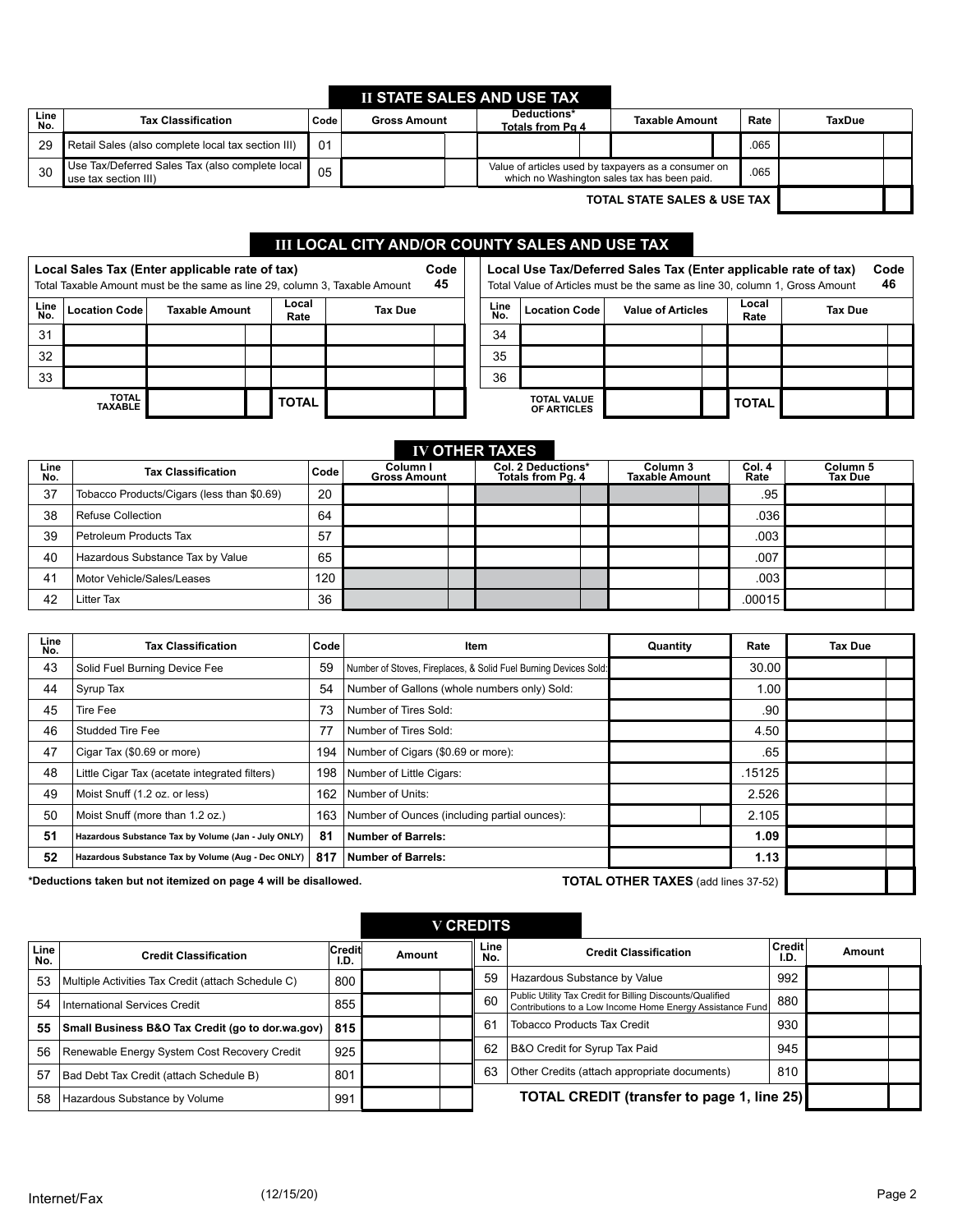

## $Jan - Dec 2020$



- **• If you have deductions,** *return pages 3 and 4.* **If you do not have deductions,** *do not return pages 3 and 4.*
- We cannot approve deductions taken on the Combined Excise Tax Return that are not itemized on pages 3 and 4.
- Report deductions under the heading that corresponds to your reporting activity.
- Transfer the total deduction amount for each classification from this page to the corresponding line on your tax return in the deduction column.

### *If completing, fill out name, account ID number and attach to your Combined Excise Tax Return.*

| $\triangleright$ Name                                                       |                      |               |                                                            |              |               |
|-----------------------------------------------------------------------------|----------------------|---------------|------------------------------------------------------------|--------------|---------------|
| Line 1 - Extracting, Extracting for Hire                                    | I.D.                 | <b>Amount</b> | Line 10 - Royalties                                        | I.D.         | <b>Amount</b> |
| <b>Bad Debts</b>                                                            | 1601                 |               | <b>Bad Debts</b>                                           | 8001         |               |
| Cash & Trade Discounts                                                      | 1602                 |               | Cash & Trade Discounts                                     | 8002         |               |
| Other (Explain):                                                            | 1699                 |               | Advances Reimbursements; Rtrns & Allowances                | 8007         |               |
|                                                                             | <b>TOTAL</b>         |               | Other (Explain):                                           | 8099         |               |
|                                                                             | I.D.                 | <b>Amount</b> |                                                            | <b>TOTAL</b> |               |
| Line 2 - Slaughter, Break Processing<br><b>Bad Debts</b>                    | 3001                 |               | Line 11 - Wholesaling                                      | I.D.         | Amount        |
| Cash & Trade Discounts                                                      | 3002                 |               | <b>Bad Debts</b>                                           | 0301         |               |
| Other (Explain):                                                            | 3099                 |               | Cash & Trade Discounts                                     | 0302         |               |
|                                                                             | <b>TOTAL</b>         |               | Interstate & Foreign Sales                                 | 0304         |               |
|                                                                             |                      |               | Motor Vehicle Fuel Tax                                     | 0305         |               |
| Line 3 - Intl Charter Freight Brokers                                       | I.D.                 | Amount        | Casual Sales; Accomodation Sales                           | 0306         |               |
| <b>Bad Debts</b>                                                            | 2801                 |               | Advances Reimbursements; Rtrns & Allowances                | 0307         |               |
| Cash & Trade Discounts                                                      | 2802                 |               | No Local Activity                                          | 0308         |               |
| Other (Explain):                                                            | 2899                 |               | Dairy, Fruit/Veg, & Seafood Mfd Products                   | 0367         |               |
|                                                                             | <b>TOTAL</b>         |               | (see below)*                                               |              |               |
| Line 4 - Travel Agent/Tour (\$250k or less)                                 | I.D.                 | <b>Amount</b> | Dairy Products Used in Mfg of Dairy Products               | 0375         |               |
| <b>Bad Debts</b>                                                            | 2701                 |               | Other (Explain):                                           | 0399         |               |
| Cash & Trade Discounts                                                      | 2702                 |               | *Local sales for transport out-of-state                    | <b>TOTAL</b> |               |
| Other (Explain):                                                            | 2799                 |               | Line 12 - Warehousing; Radio & TV                          | I.D.         | Amount        |
|                                                                             | <b>TOTAL</b>         |               | <b>Bad Debts</b>                                           | 1101         |               |
|                                                                             |                      |               | Cash & Trade Discounts                                     | 1102         |               |
| Line 5 - Travel Agent/Tour (over \$250k)                                    | I.D.                 | <b>Amount</b> | Interstate & Foreign Sales                                 | 1104         |               |
| <b>Bad Debts</b>                                                            | 25001                |               | Advances Reimbursements; Rtrns & Allowances                | 1107         |               |
| Cash & Trade Discounts                                                      | 25002                |               | Radio/TV Advertising                                       | 1109         |               |
| Other (Explain):                                                            | 25099                |               | Other (Explain):                                           | 1199         |               |
|                                                                             | <b>TOTAL</b>         |               |                                                            | <b>TOTAL</b> |               |
|                                                                             |                      |               |                                                            |              |               |
| Line 6 - Insurance Producers; Title Insurance                               | I.D.                 | Amount        |                                                            |              |               |
| <b>Bad Debts</b>                                                            | 1401                 |               | Line 13 - Public/Nonprofit Hospitals; Qual. Food.          | I.D.         | Amount        |
| Other (Explain):                                                            | 1499                 |               | <b>Bad Debts</b>                                           | 5501         |               |
|                                                                             | <b>TOTAL</b>         |               | Cash & Trade Discounts                                     | 5502         |               |
|                                                                             |                      |               | Advances Reimbursements; Rtrns & Allowances                | 5507<br>5599 |               |
| Line 7 - Prescription Drug Warehousing                                      | I.D.                 | Amount        | Other (Explain):                                           |              |               |
| <b>Bad Debts</b>                                                            | 2101                 |               |                                                            | <b>TOTAL</b> |               |
| Cash & Trade Discounts                                                      | 2102                 |               | Line 14 - Cleanup of Radioactive Waste                     | I.D.         | Amount        |
| Freight on Out-of-State Deliveries                                          | 2103                 |               | <b>Bad Debts</b>                                           | 8301         |               |
| Interstate & Foreign Sales (Use for Prescription Drug<br>Warehousing Only.) | 2104                 |               | Cash & Trade Discounts                                     | 8302         |               |
| Advances Reimbursements; Rtrns & Allowances                                 | 2107                 |               | Interstate & Foreign Sales                                 | 8304         |               |
| Other (Explain):                                                            | 2199                 |               | Advances Reimbursements; Rtrns & Allowances                | 8307         |               |
|                                                                             | TOTAL                |               | Other (Explain):                                           | 8399         |               |
| Line 8 - Processing for Hire; Printing & Publish                            | I.D.                 | Amount        |                                                            | <b>TOTAL</b> |               |
| <b>Bad Debts</b>                                                            | 1001                 |               | Line 15 - Service & Other Activities and/or Gambling       | I.D.         | Amount        |
| Cash & Trade Discounts                                                      | 1002                 |               | Contests of Chance (less than \$50,000 a year)             |              |               |
| Freight on Out-of-State Deliveries                                          | 1003                 |               | <b>Bad Debts</b>                                           | 0401         |               |
| Interstate & Foreign Sales                                                  | 1004                 |               | Cash & Trade Discounts                                     | 0402         |               |
| Advances Reimbursements; Rtrns & Allowances                                 | 1007                 |               | Apportionment (Interstate & Foreign Sales)                 | 0404         |               |
| Other (Explain):                                                            | 1099                 |               | Advances Reimbursements; Rtrns & Allowances                | 0407         |               |
|                                                                             | <b>TOTAL</b>         |               | Gambling Prizes & Cash Pay-Outs                            | 0410         |               |
| Line 9 - Manufacturing                                                      | I.D.                 | Amount        | Qualified Initiation Fees; Dues;<br>Contributions Received | 0411         |               |
| <b>Bad Debts</b>                                                            | 0701                 |               | Interest on Certain Invest/Loan Obligations                | 0412         |               |
| Cash & Trade Discounts                                                      | 0702                 |               | Artistic/Cultural Activities                               | 0416         |               |
| Freight on Out-of-State Deliveries                                          | 0703                 |               | Other (Explain):                                           | 0499         |               |
| Advances Reimbursements; Rtrns & Allowances                                 | 0707                 |               |                                                            | <b>TOTAL</b> |               |
| Other (Explain):                                                            | 0799<br><b>TOTAL</b> |               |                                                            |              |               |

| Account ID                                                                                             |              |               |
|--------------------------------------------------------------------------------------------------------|--------------|---------------|
| Line 10 - Royalties                                                                                    | I.D.         | <b>Amount</b> |
| <b>Bad Debts</b>                                                                                       | 8001         |               |
| Cash & Trade Discounts                                                                                 | 8002         |               |
| Advances Reimbursements: Rtrns & Allowances                                                            | 8007         |               |
| Other (Explain):                                                                                       | 8099         |               |
|                                                                                                        | <b>TOTAL</b> |               |
| Line 11 - Wholesaling                                                                                  | I.D.         | Amount        |
| <b>Bad Debts</b>                                                                                       | 0301         |               |
| Cash & Trade Discounts                                                                                 | 0302         |               |
| Interstate & Foreign Sales                                                                             | 0304         |               |
| Motor Vehicle Fuel Tax                                                                                 | 0305         |               |
| Casual Sales; Accomodation Sales                                                                       | 0306         |               |
| Advances Reimbursements; Rtrns & Allowances                                                            | 0307         |               |
| No Local Activity                                                                                      | 0308         |               |
| Dairy, Fruit/Veg, & Seafood Mfd Products<br>(see below)*                                               | 0367         |               |
| Dairy Products Used in Mfg of Dairy Products                                                           | 0375         |               |
| Other (Explain):                                                                                       | 0399         |               |
| *Local sales for transport out-of-state                                                                | <b>TOTAL</b> |               |
| Line 12 - Warehousing; Radio & TV                                                                      | I.D.         | <b>Amount</b> |
| <b>Bad Debts</b>                                                                                       | 1101         |               |
| Cash & Trade Discounts                                                                                 | 1102         |               |
| Interstate & Foreign Sales                                                                             | 1104         |               |
| Advances Reimbursements; Rtrns & Allowances                                                            | 1107         |               |
| Radio/TV Advertising                                                                                   | 1109         |               |
| Other (Explain):                                                                                       | 1199         |               |
|                                                                                                        | <b>TOTAL</b> |               |
| Line 13 - Public/Nonprofit Hospitals; Qual. Food                                                       | I.D.         | Amount        |
| <b>Bad Debts</b>                                                                                       | 5501         |               |
| Cash & Trade Discounts                                                                                 | 5502         |               |
| Advances Reimbursements; Rtrns & Allowances                                                            | 5507         |               |
| Other (Explain):                                                                                       | 5599         |               |
|                                                                                                        | <b>TOTAL</b> |               |
| Line 14 - Cleanup of Radioactive Waste                                                                 | I.D.         | Amount        |
| <b>Bad Debts</b>                                                                                       | 8301         |               |
| Cash & Trade Discounts                                                                                 | 8302         |               |
| Interstate & Foreign Sales                                                                             | 8304         |               |
| Advances Reimbursements; Rtrns & Allowances                                                            | 8307         |               |
| Other (Explain):                                                                                       | 8399         |               |
|                                                                                                        | <b>TOTAL</b> |               |
| Line 15 - Service & Other Activities and/or Gambling<br>Contests of Chance (less than \$50,000 a year) | I.D.         | Amount        |
| <b>Bad Debts</b>                                                                                       | 0401         |               |
| Cash & Trade Discounts                                                                                 | 0402         |               |
| Apportionment (Interstate & Foreign Sales)                                                             | 0404         |               |
| Advances Reimbursements; Rtrns & Allowances                                                            | 0407         |               |
| Gambling Prizes & Cash Pay-Outs                                                                        | 0410         |               |
| Qualified Initiation Fees; Dues;<br>Contributions Received                                             | 0411         |               |
|                                                                                                        |              |               |
| Interest on Certain Invest/Loan Obligations                                                            | 0412         |               |
| <b>Artistic/Cultural Activities</b>                                                                    | 0416         |               |
| Other (Explain):                                                                                       | 0499         |               |